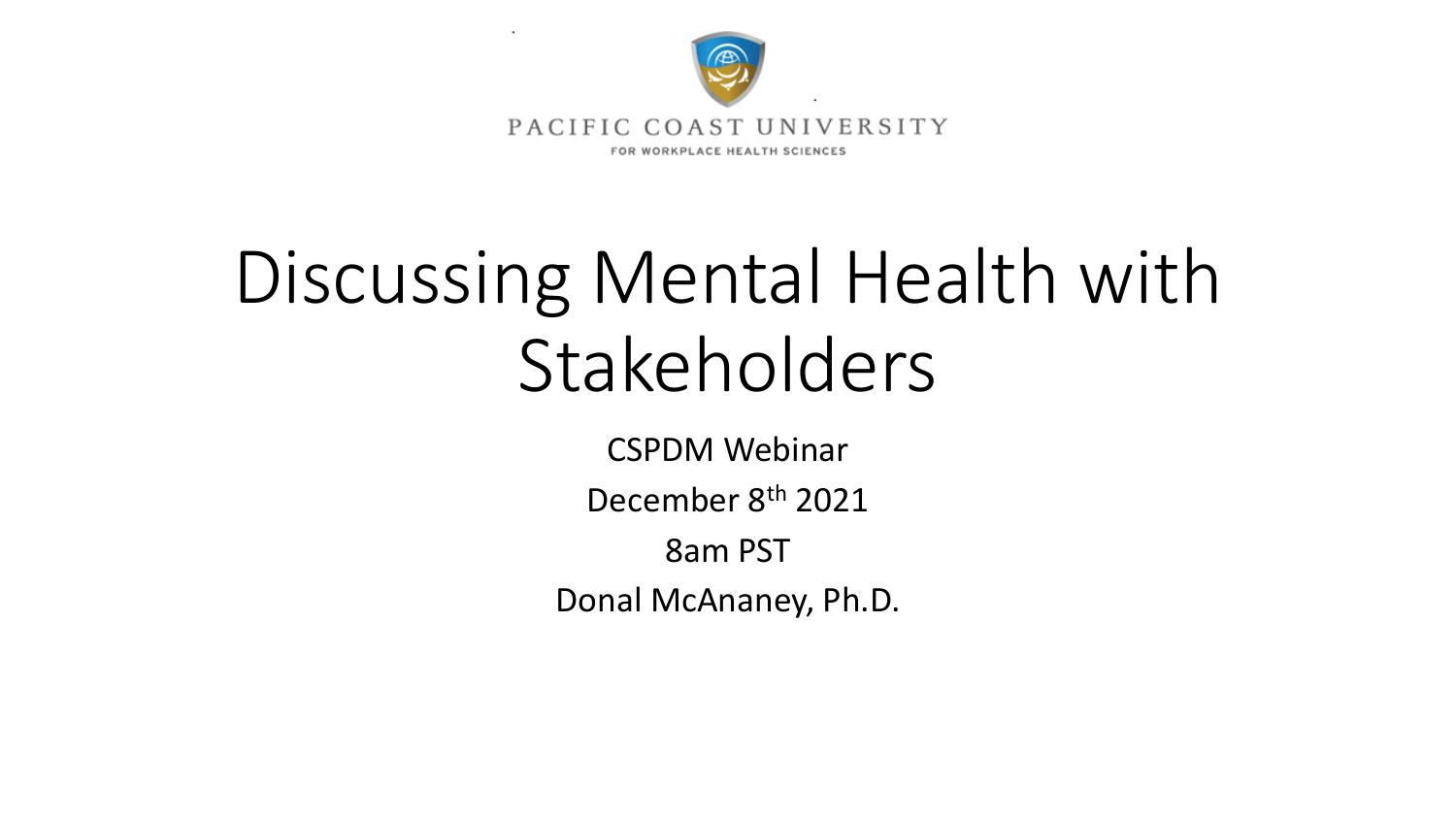

#### Key principles and messages that need to be communicated

- A Biopsychosocial Perspective: The personal and functional characteristics of a worker, supervisor or manager interact with the work and personal life environments to either enable a person to continue to be engaged in productive work or to disable them in terms of participation in work.
- An effective workplace place response to mental health must be based on an integrated approach that sets out to:
	- Protect the psychological health of all workers, supervisors and managers by removing, reducing or mitigating risk factors in the workplace
	- Promote positive mental health through responsive management strategies and building the resilience of workers
	- Address the needs of workers experiencing mental distress or illness, regardless of the cause, through effective job retention and return to work processes (LaMontagne, et al., 2014).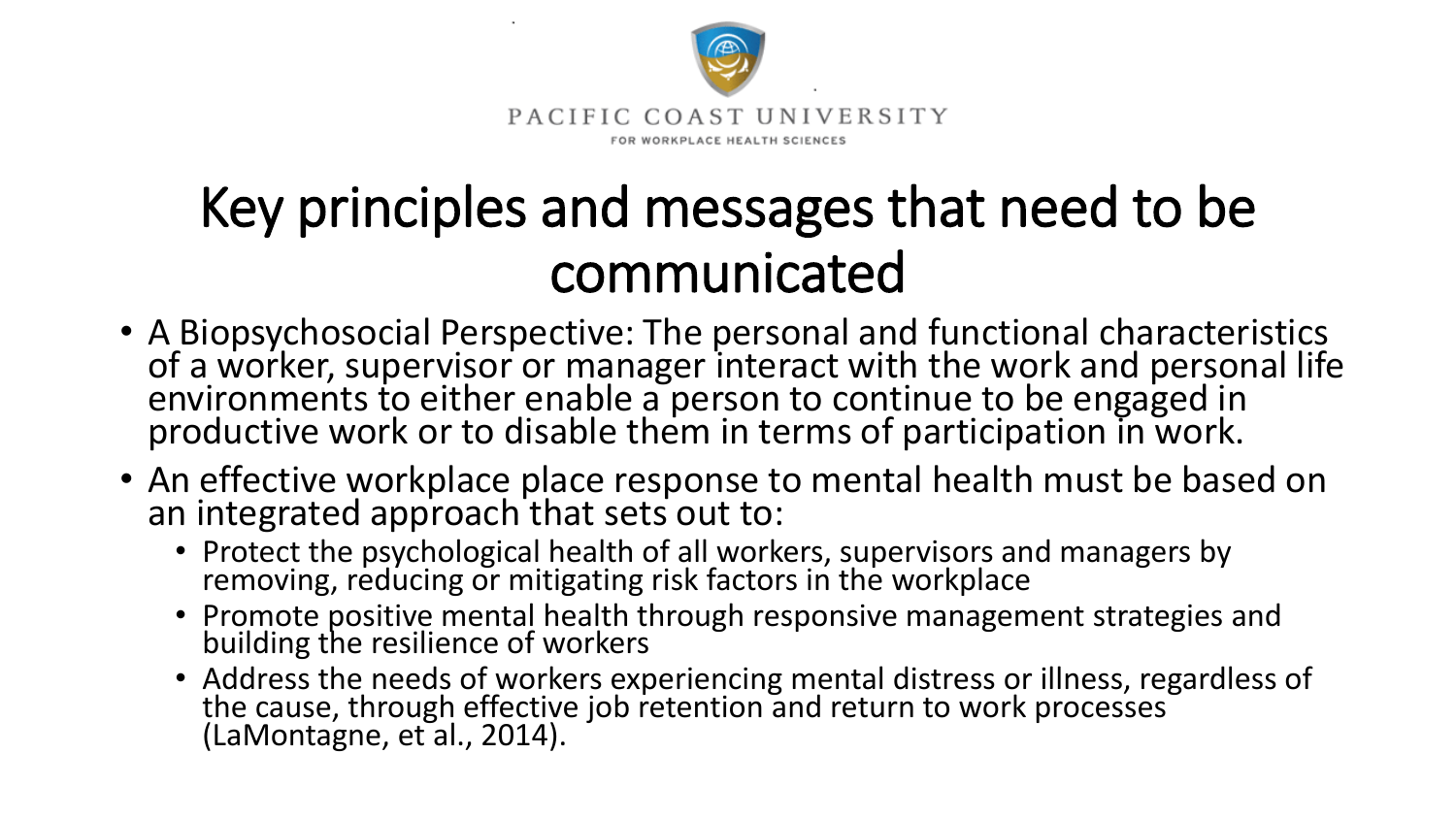

#### The audience for these messages workplace stakeholders

- Joint Occupational Health and Safety or DM Committee
- Human Resources
- Occupational Health and Safety professionals
- Senior and middle managers
- Supervisors
- Union representatives and shop stewards.

Corbière, M., Mazaniello-Chézol, M., Bastien, MF. et al. (2020). Stakeholders' Role and Actions in the Return-to-Work Process of Workers on Sick-Leave Due to Common Mental Disorders: A Scoping Review. *Journal of Occupational Rehabilitation*, 30: 381–419. https://doi.org/10.1007/s10926- 019-09861-2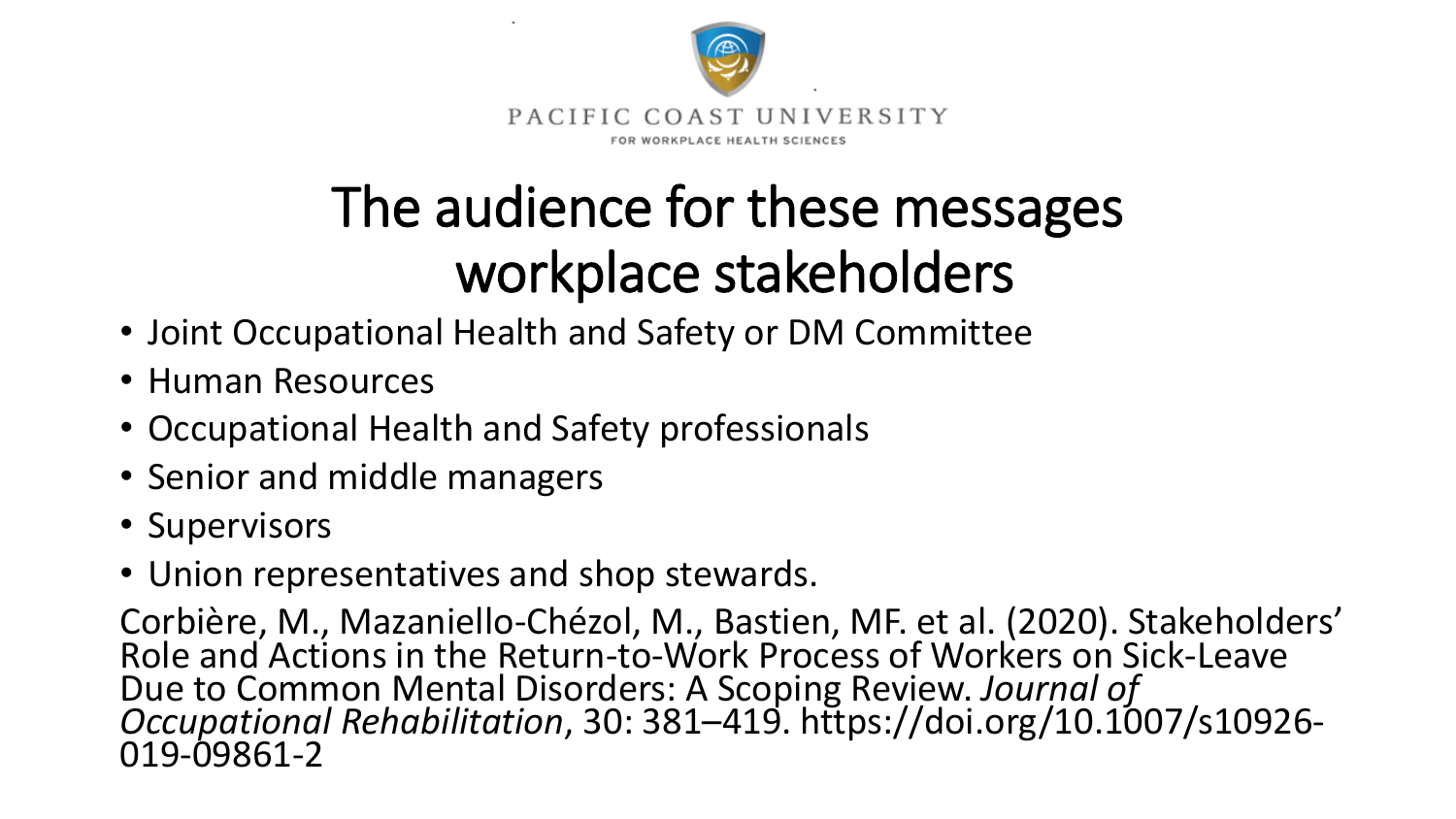

### Mental health impact of Covid-19

- There can be benefits to working remotely
	- Work satisfaction of remote workers can be high
	- It can reduce absence and increase productivity and eliminate the stress of long commutes
- There are also challenges
	- Increased isolation,
	- Disrupted communication flow
	- Balancing personal and work life.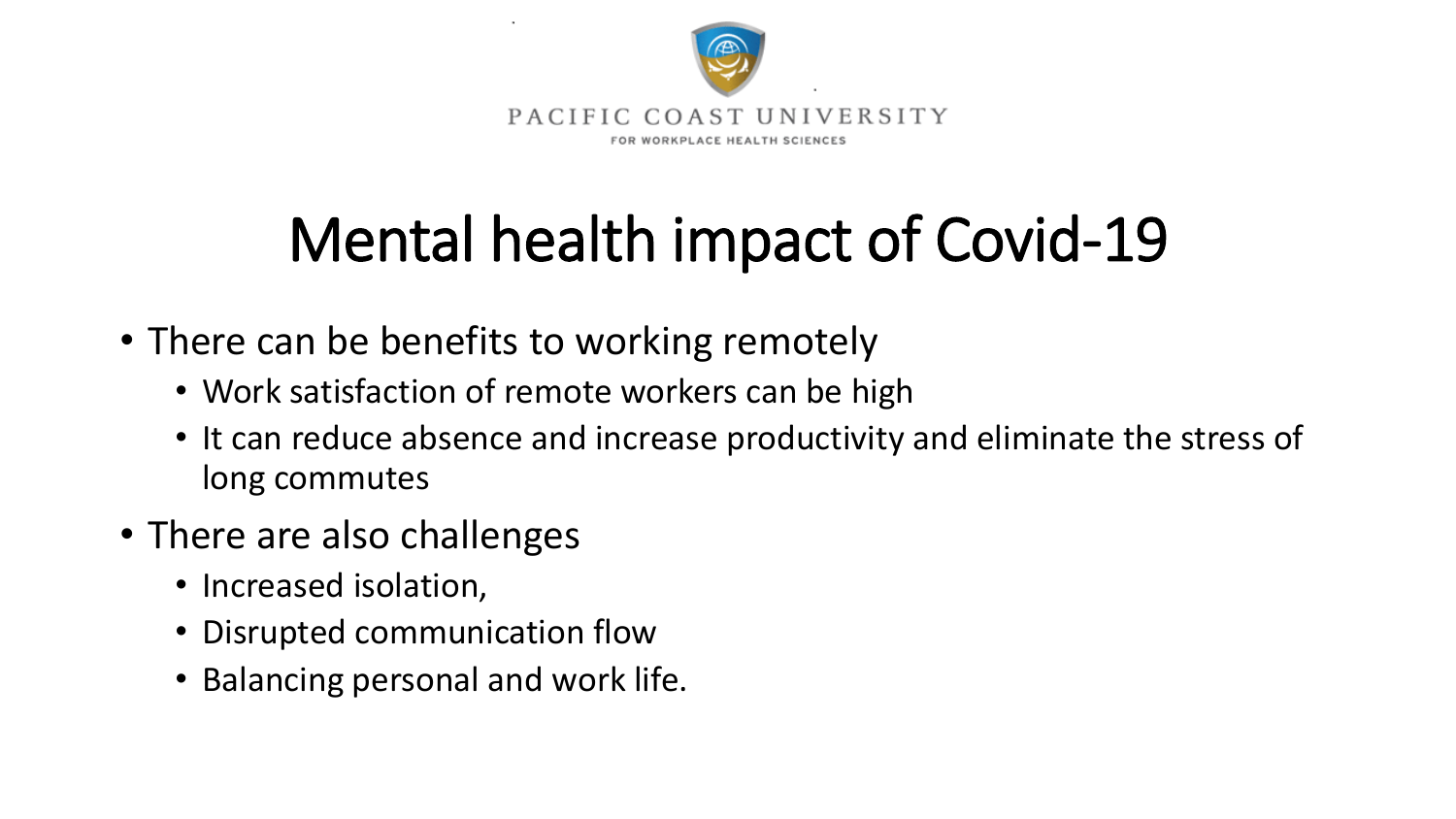

## Mental health impact of Covid-19 (1)

- Lyra Health Survey (1,200 respondents) (2020)
	- Over 80% reported mental health issues related to Covid-19
	- 65% felt that it impacted on their ability to work
	- 40% reported feeling close to burn out
	- 25% described severe impact on their work
	- Only 14% had accessed professional help
	- The majority of these had paid for themselves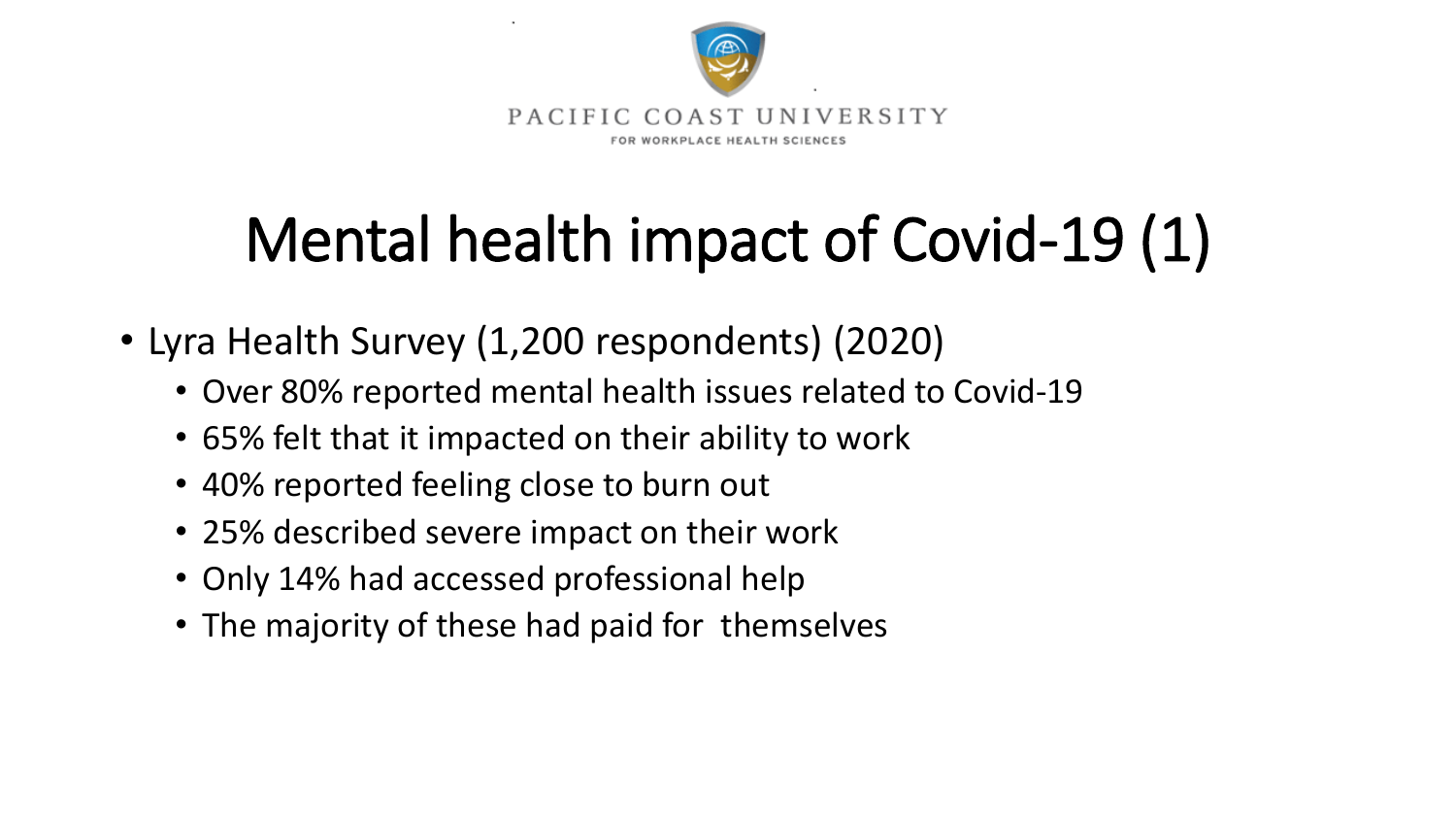

## Mental health impact of Covid-19 (2)

- Lyra Health Survey (1,200 respondents)
	- Over 50% believed that things would improve
	- 47% had received no supportive employer communication for over 3 months
	- 40% believed the employer didn't care about their MH beyond productivity
	- 35% were considering a new career
	- 25% reported that the employer did no support their mental health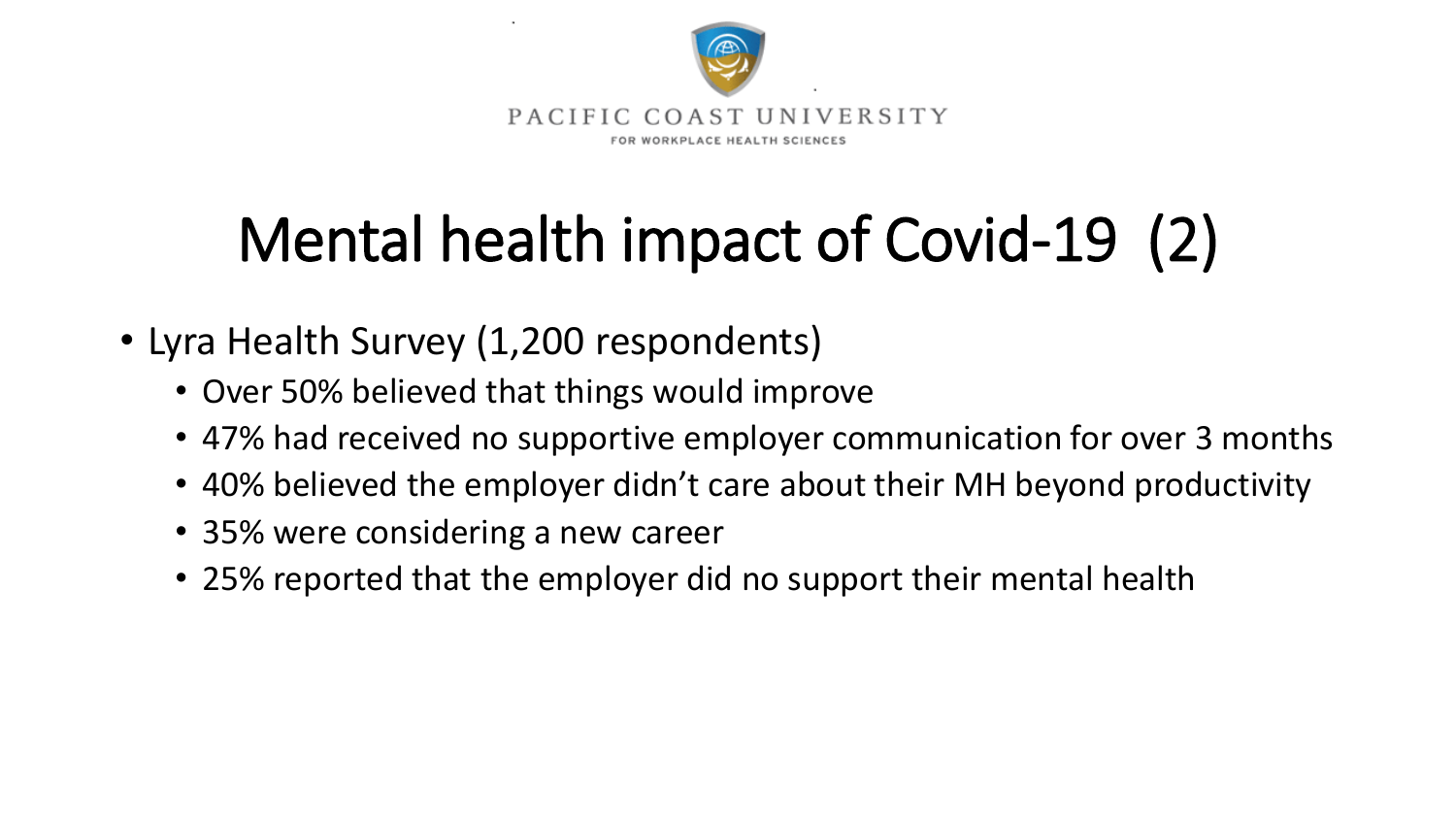

## Mental health impact of Covid-19 (3)

- CSPDM Member survey (McAnaney, 2020)
	- Increased mental health concerns and claims were cited as a factor contributing to increased work demands
	- Providing virtual support was considered to reduce its effectiveness
	- Stress and anxiety in the workplace, mental health promotion, and psychological health and safety were all rated as very relevant by over two thirds of respondents
	- A significant challenge for respondents was providing support to workers and clients whose mental health was at risk, particularly those working remotely, and to family members who were under stress.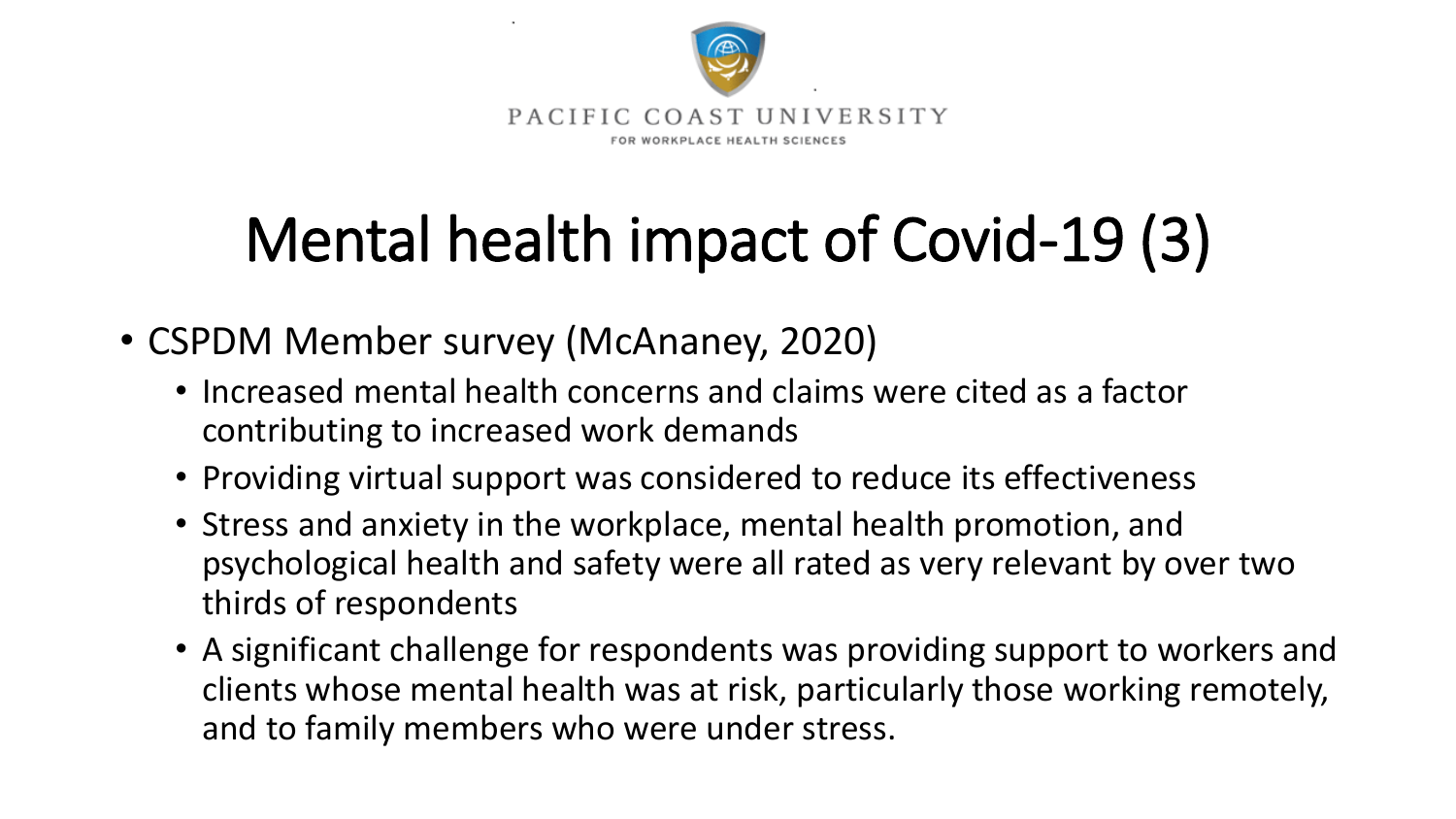

#### The economic case for workplace mental health strategies (1)

- The cost of mental ill-health to the economy is between 3% and 4% of Gross Domestic Product (GDP) (OECD, 2011).
- In Canadian terms, this would represent between \$46.58 and \$62.11 billion.
- Another estimate is \$50 billion CAD with \$6 CAD billion per annum attributed to lost productivity – both absenteeism and presenteeism
- 500,000 Canadians are unable to work due to poor mental health in any week (Chapman, et al., 2019).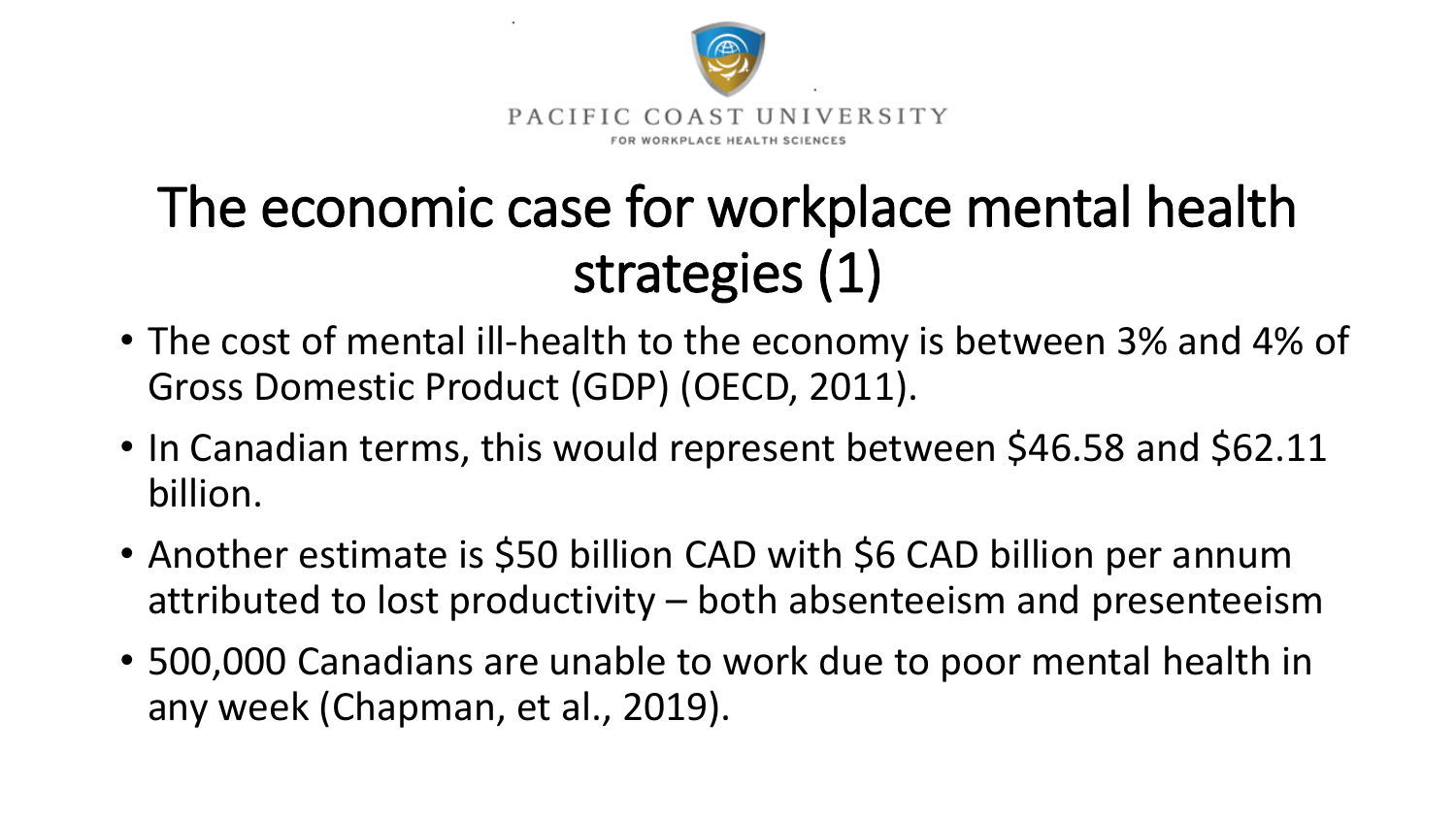

#### The economic case for workplace mental health strategies (2)

- Employers who were viewed as managing mental health well had productivity levels over 2.5 times higher than those perceived as managing health less well (Wang & Samson, 2009).
- Staff turnover was 4 times higher in less well-performing companies
- Mental health-related presenteeism can result in up to three times the cost of absence and is increasing rapidly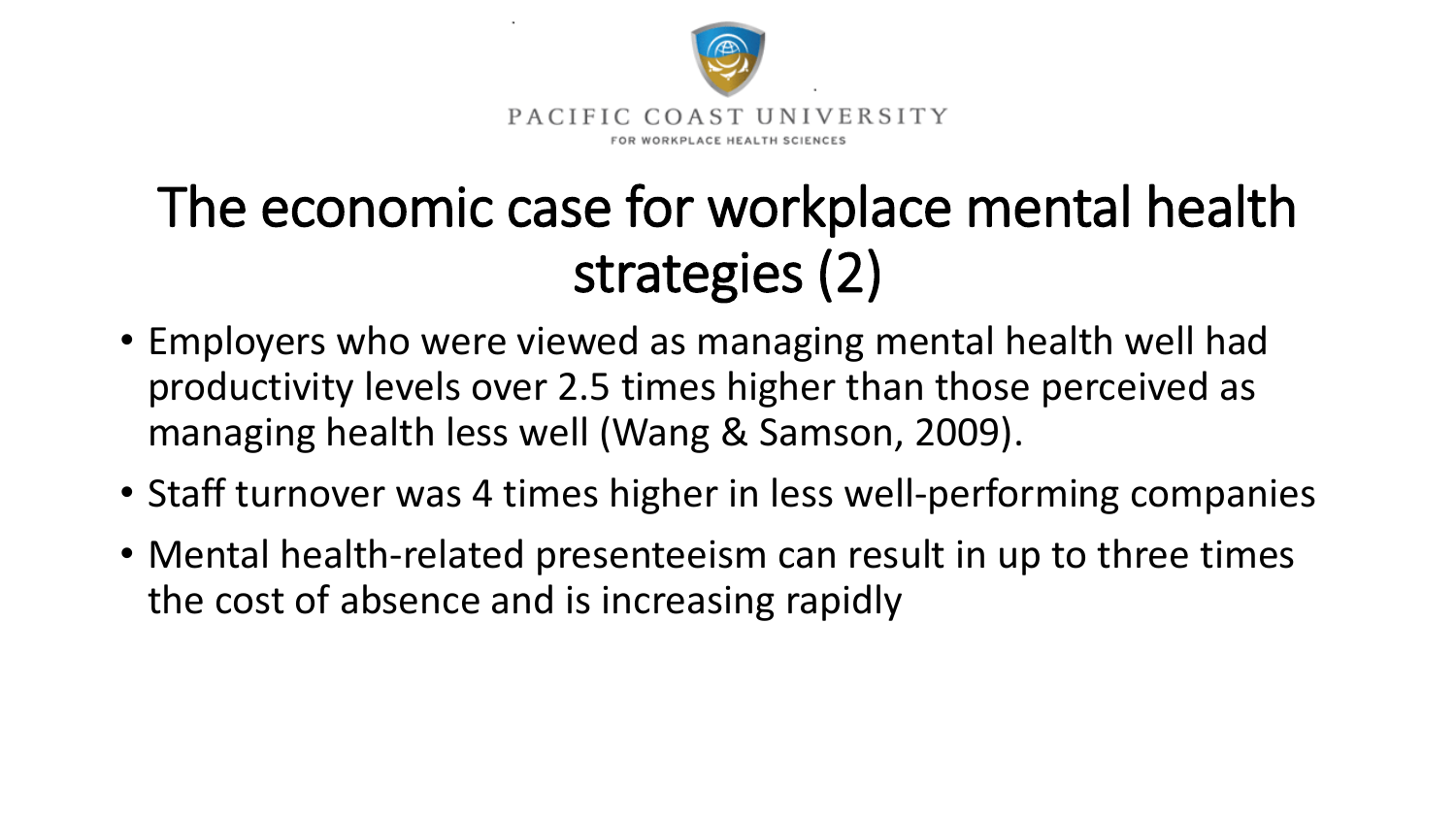

#### The distinction between mental health and mental illness

(Westerhof, & Keyes, 2010)

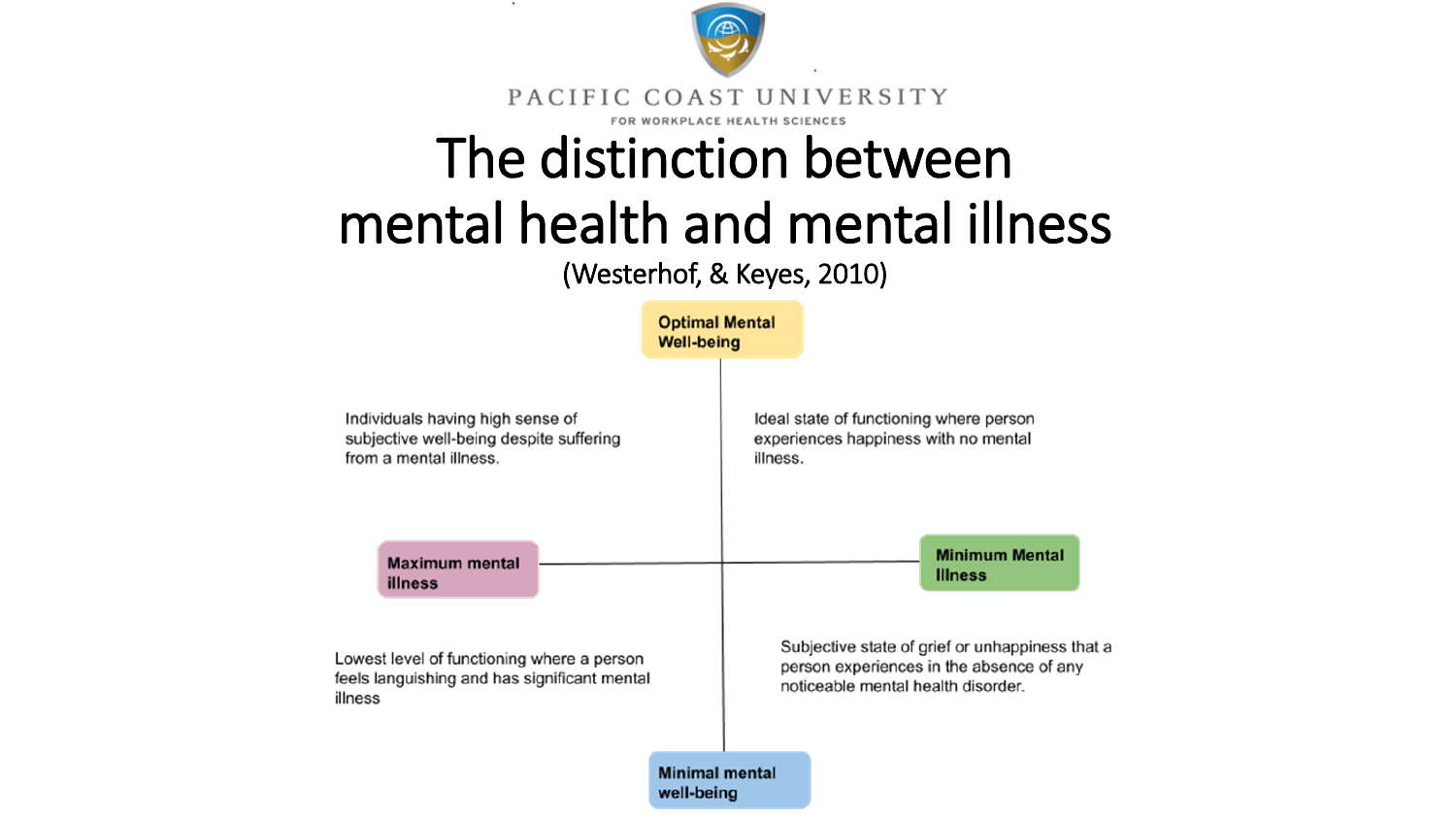

## Mental health disorders

- Common Mental Health Disorders (CMDs)
	- Depression/Bipolar Disorder
	- Anxiety Disorders Generalized Anxiety Disorder, Panic Disorder, Obsessive Compulsive Disorder, Phobias
	- Chronic Stress Disorder (depression), Burnout
	- Post Traumatic Stress Disorder/Acute Stress Disorder
	- Substance Use Disorders/Other Addictions (gambling/social media)
- Severe Mental Health Disorders
	- Schizophrenia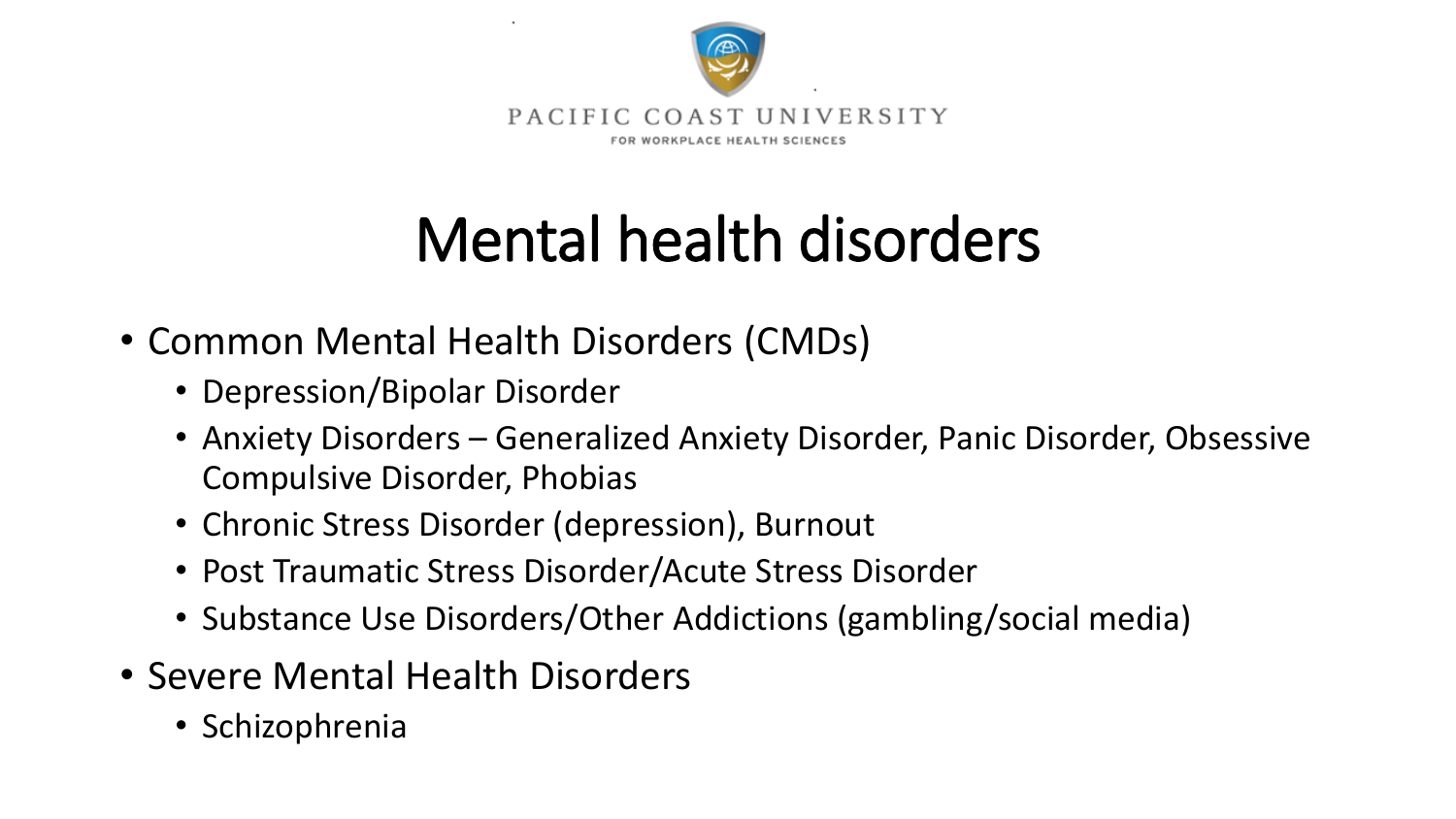

#### Presenteeism

- Presenteeism is the action of employees coming to work despite having a sickness that justifies an absence and as a consequence, performing their work under sub-optimal conditions
- Mental health-related presenteeism costs three times more than absence (Chapman, et al. 2019).
- Presenteeism is monitored by about 15% of companies surveyed and only 18% of managers were trained to recognise it (Mood Disorders Society of Canada, 2018)
- Best approach to addressing Presenteeism is to improve the overall health of all employees and the early identification of workers who are coping with reduced work capacity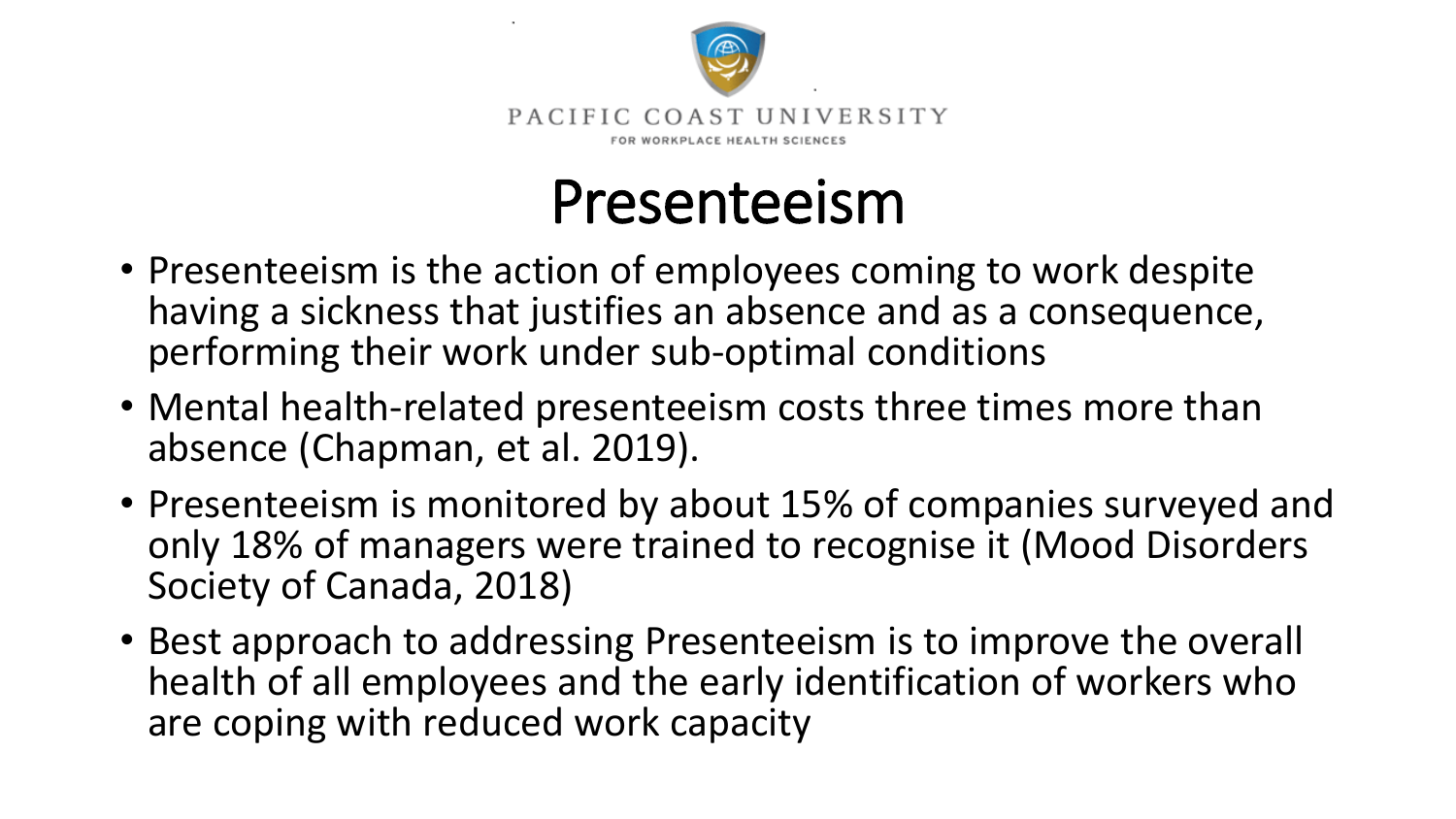

#### Factor Associated with Presenteeism

- Heavy workloads
- High skill discretion
- Positive commitment to co-worker relationships
- Role conflict
- Psychological distress
- Psychosomatic symptoms (Biron, et al., 2006).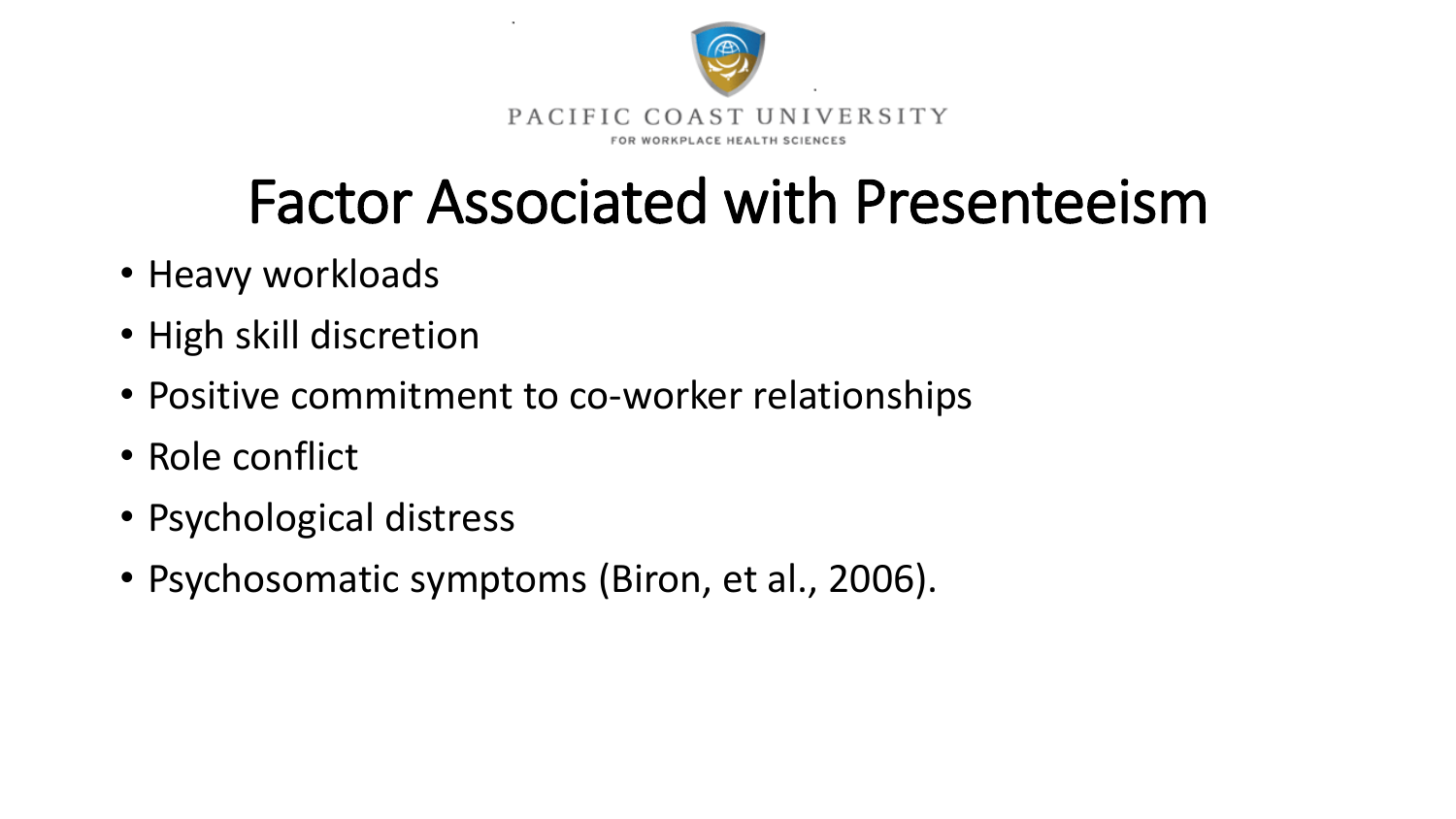

#### Factor Associated with Presenteeism

- Caring responsibilities
- Being on low pay
- Chronic health problems
- Not being able to afford to go absent
- Not having anyone else to take over their job,
- Worry about work piling up,
- Concern about being made redundant (Canadian Mental Health Association, Ontario, 2015).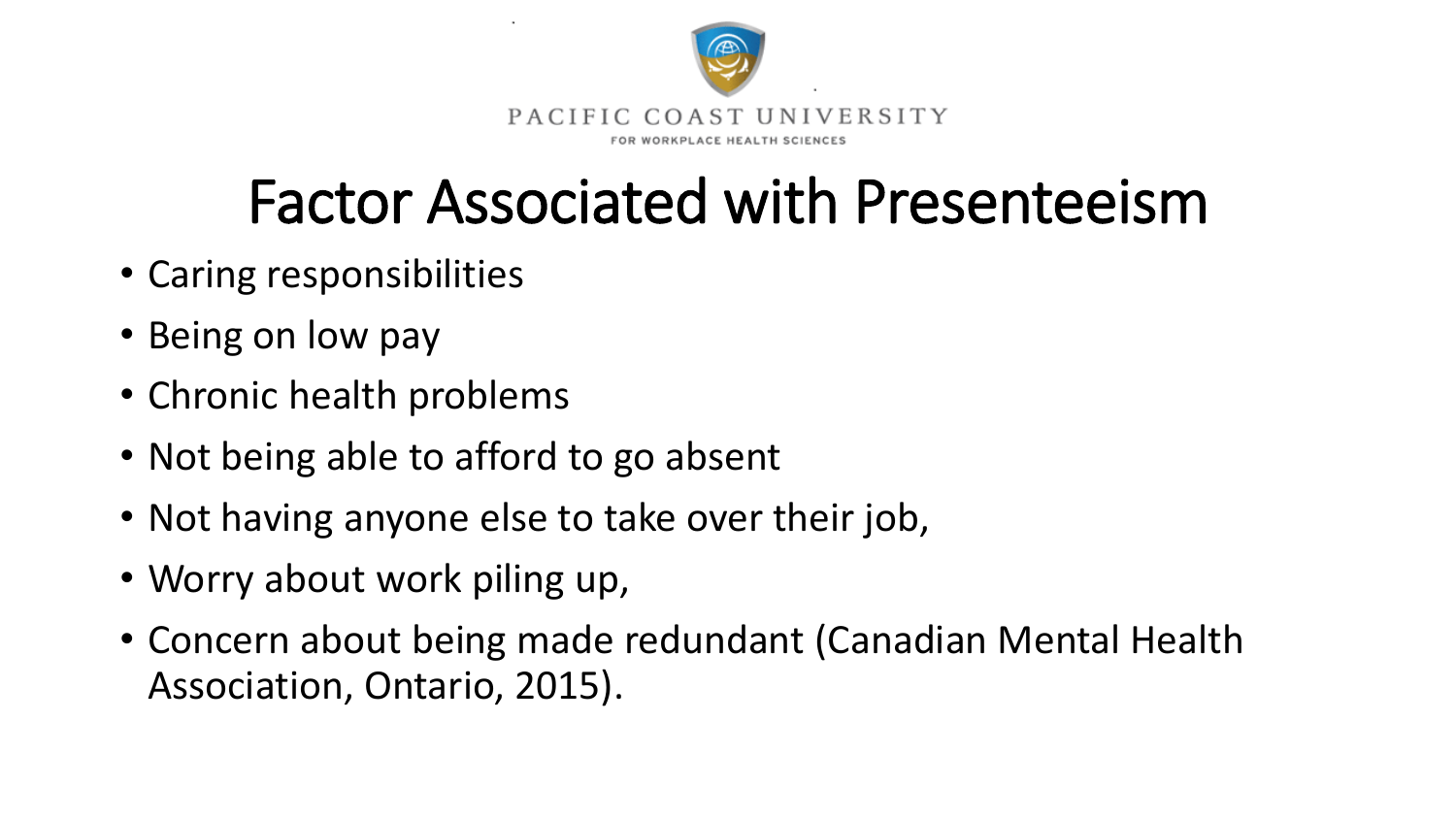

#### Indicators of Presenteeism

- An impaired capacity to pay attention
- Difficulty remembering information
- Trouble thinking analytically, problem solving and difficulty categorising and organising information.
- Slower reflexes that can affect the ability to quickly coordinate eyehand movements.
- Overwhelming negative and intrusive thoughts
- Distorted thinking (Mood Disorders of Canada, 2018; p. 27)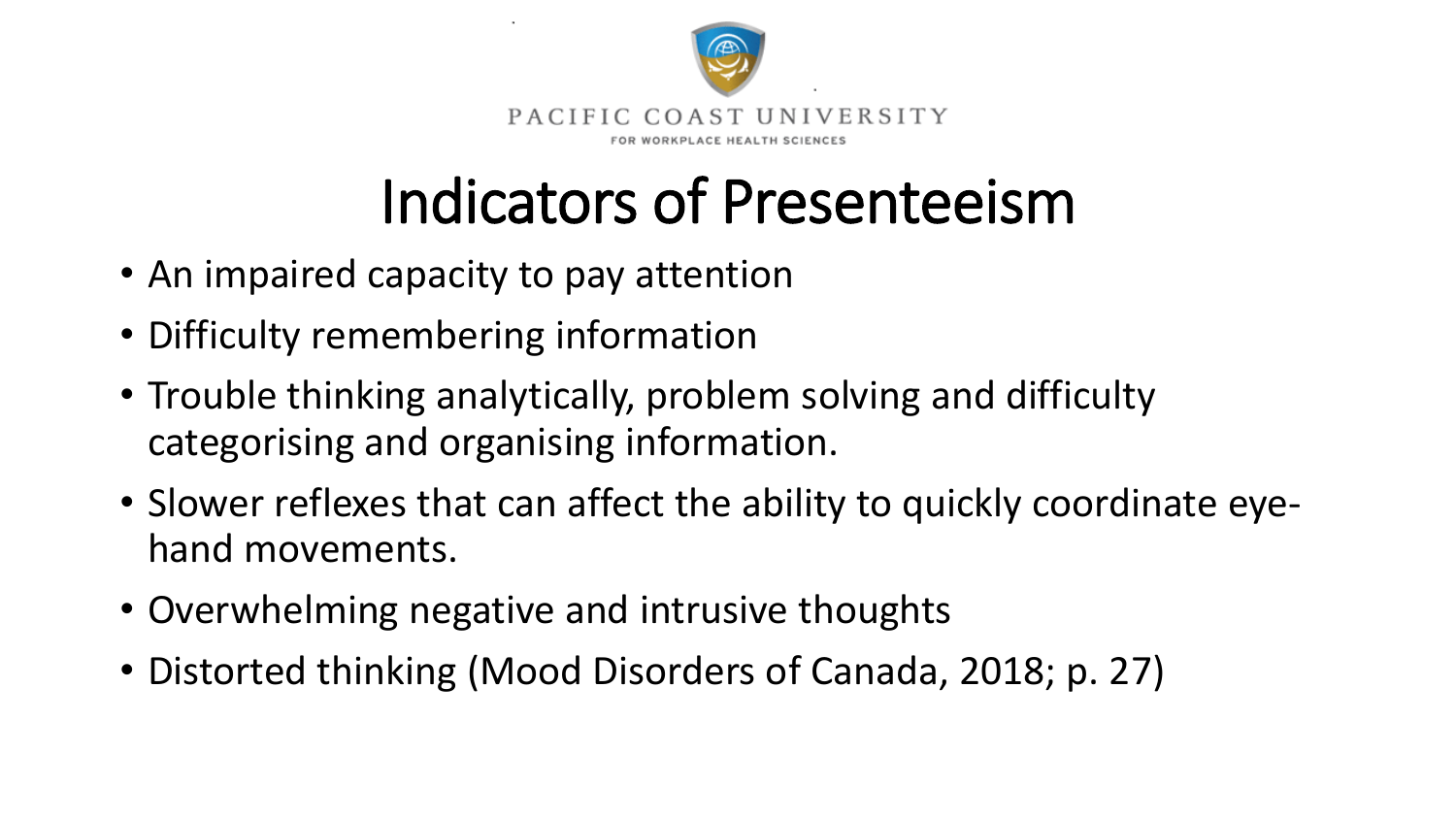

#### The Benefits of Self-Disclosure

- A key question for a DM professional in conversation with stakeholders how best to encourage workers to self-disclose at work and to whom they should do so
- Self-disclosure is an important means to support early intervention
- The extent to which workers feel secure in disclosing can be influenced by organisational culture as well as the consequences for workers who have previously disclosed (Brouwers, et al., 2020).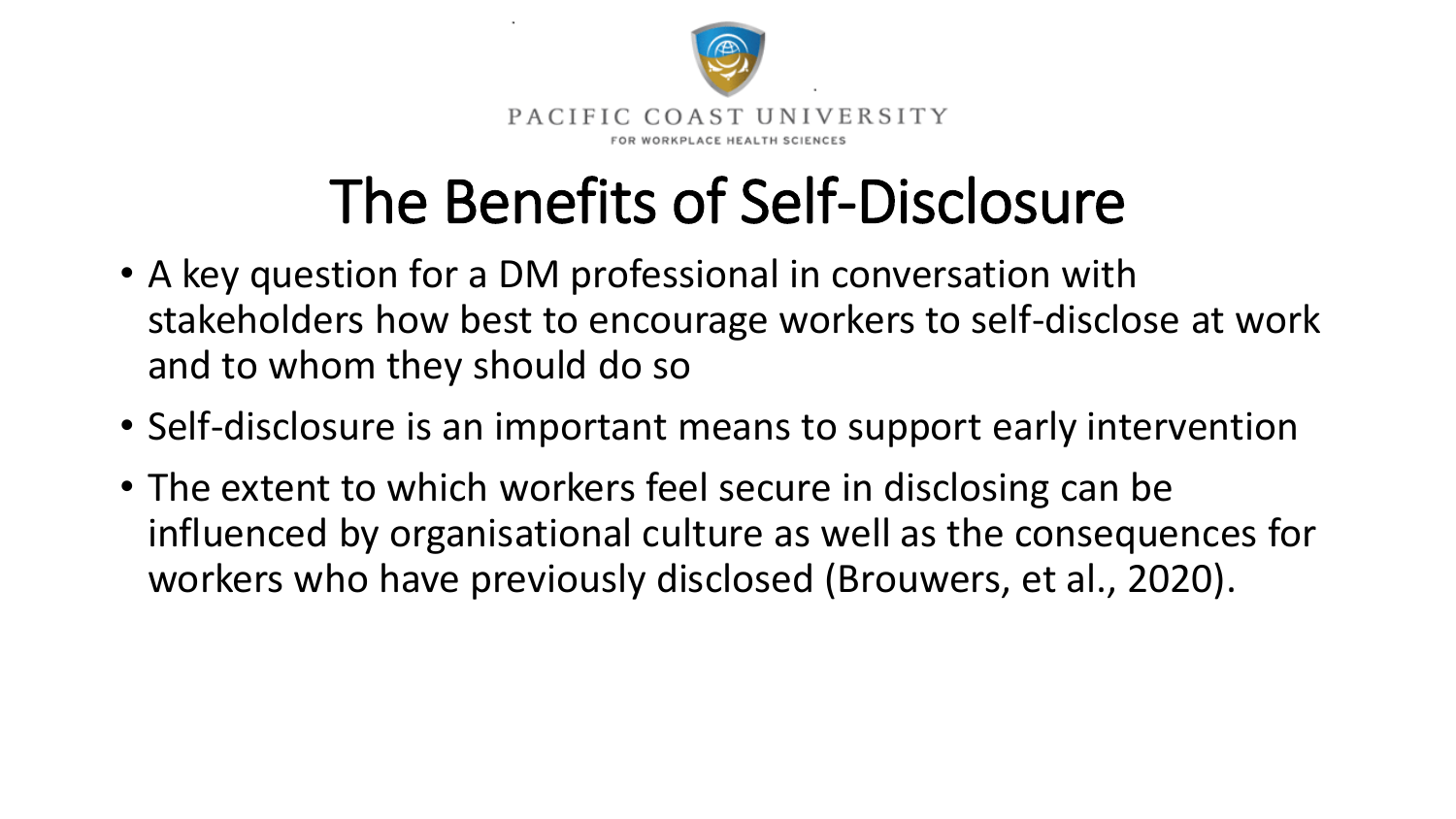

## The Factors in Self-Disclosure (Moll, 2014)

- Uncertainty in identifying mental health issues
- Stigma and shame surrounding mental health issues
- Discourse of professional competence
- Social tensions
- Workload pressures
- Confidentiality expectations
- Timely access to mental health supports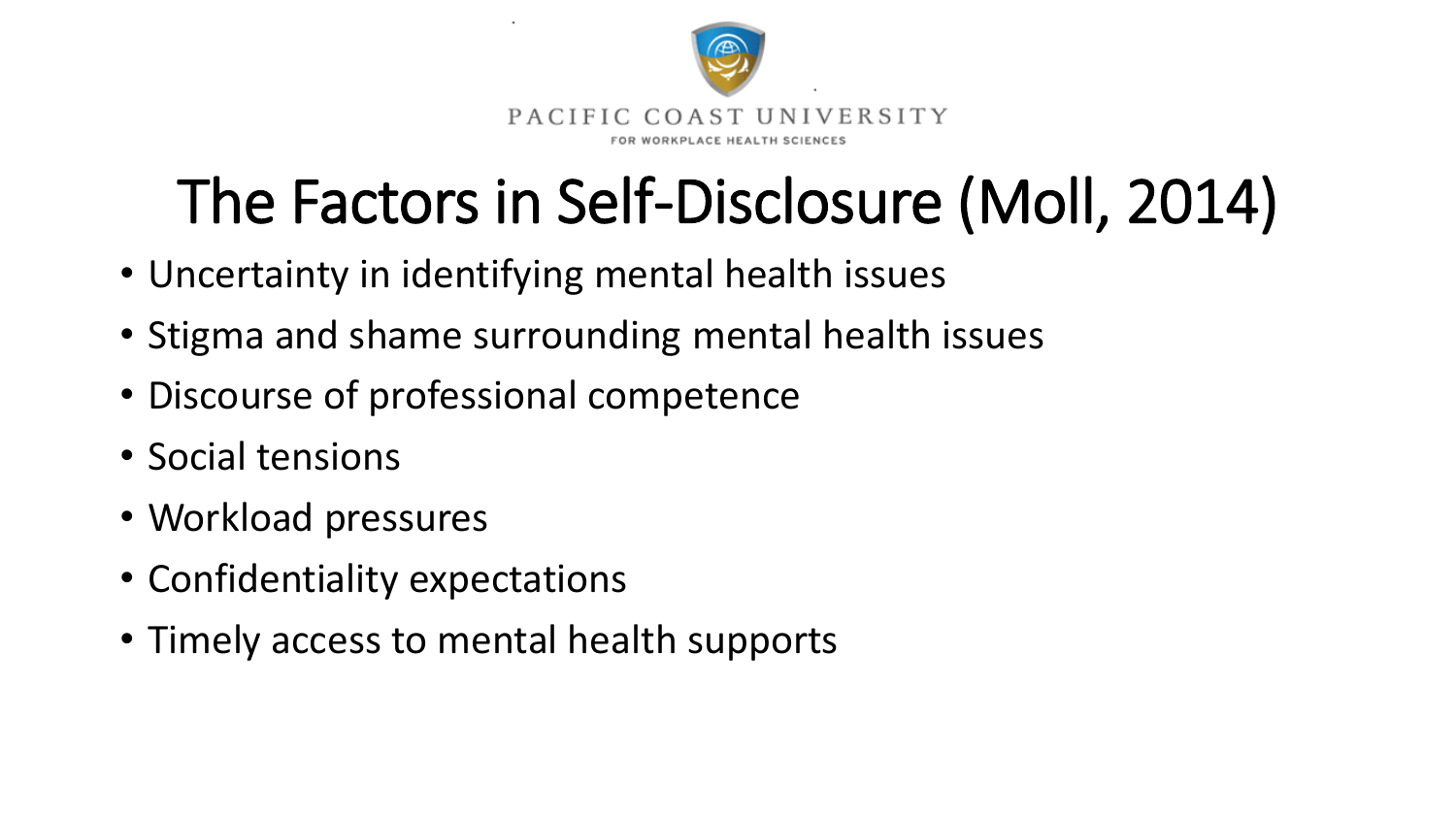

#### Facilitators of self-disclosure

- Individual colleagues or managers who were considered to be empathetic and intuitive
- The culture of teams which embraced mutual support
- Training managers and supervisors to respond to mental health challenges in a supportive manner
- Breaking the silence, secrecy and inaction that often surrounds the experience of mental distress
- A relatively short (3 hour) training session for leaders can impact on the extent to which workers were willing to access mental health resources (Dimoff, & Kelloway, 2019).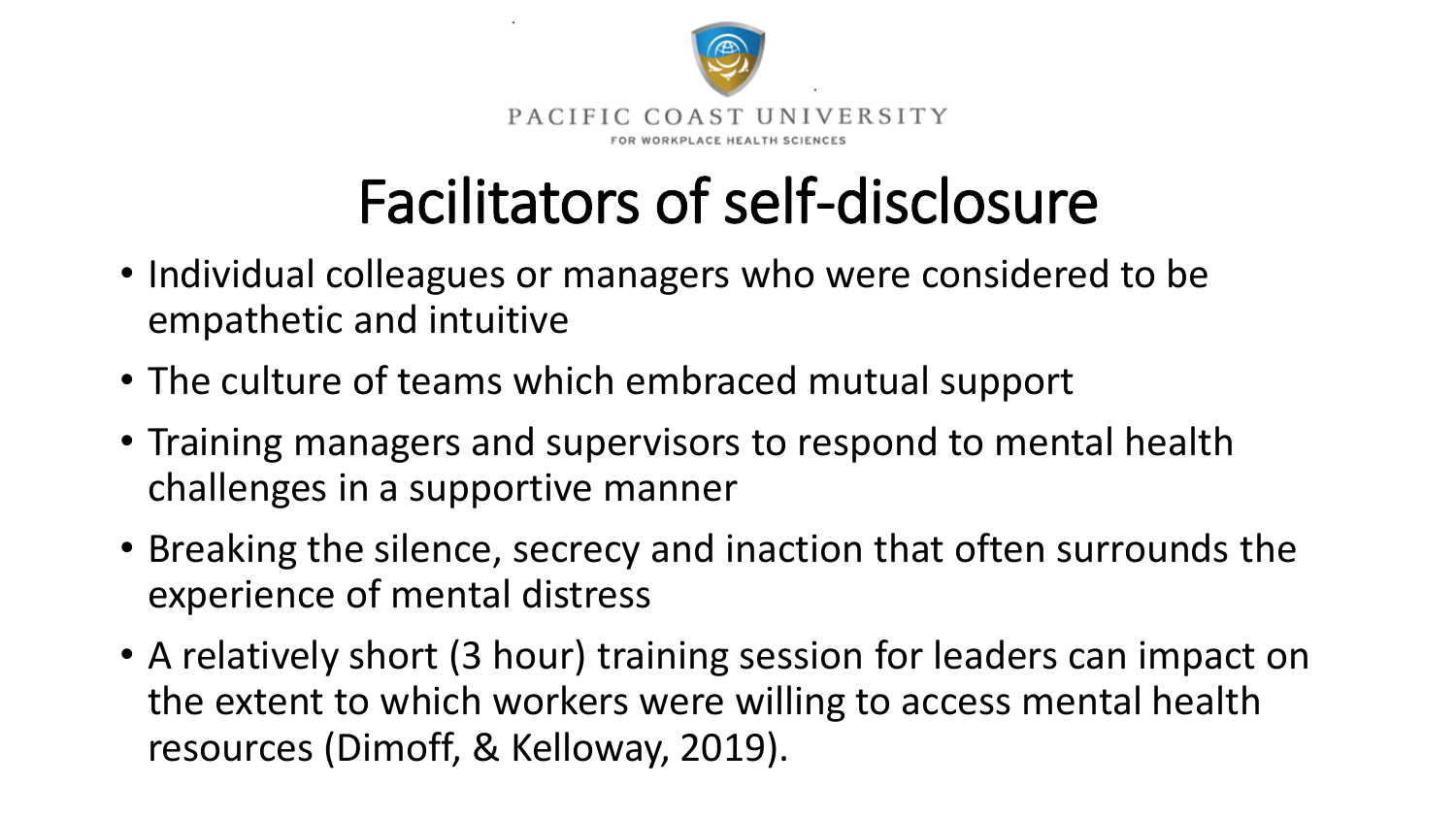

## Using ICT to support mental health (1)

- US Centre for Disease Control Workplace Health Centre (2020)
	- Create personal connections using multiple channels
	- Use e-mail, webinars, training videos, and phone conferences to communicate
	- Connect and build relationships with remote employees through regular, oneon-one conversations
	- Allow flexible scheduling to facilitate additional time for rest and exercise, meditation, volunteering or medical appointments
	- Communicate through social media and other technology to engage remote workers in their health and well-being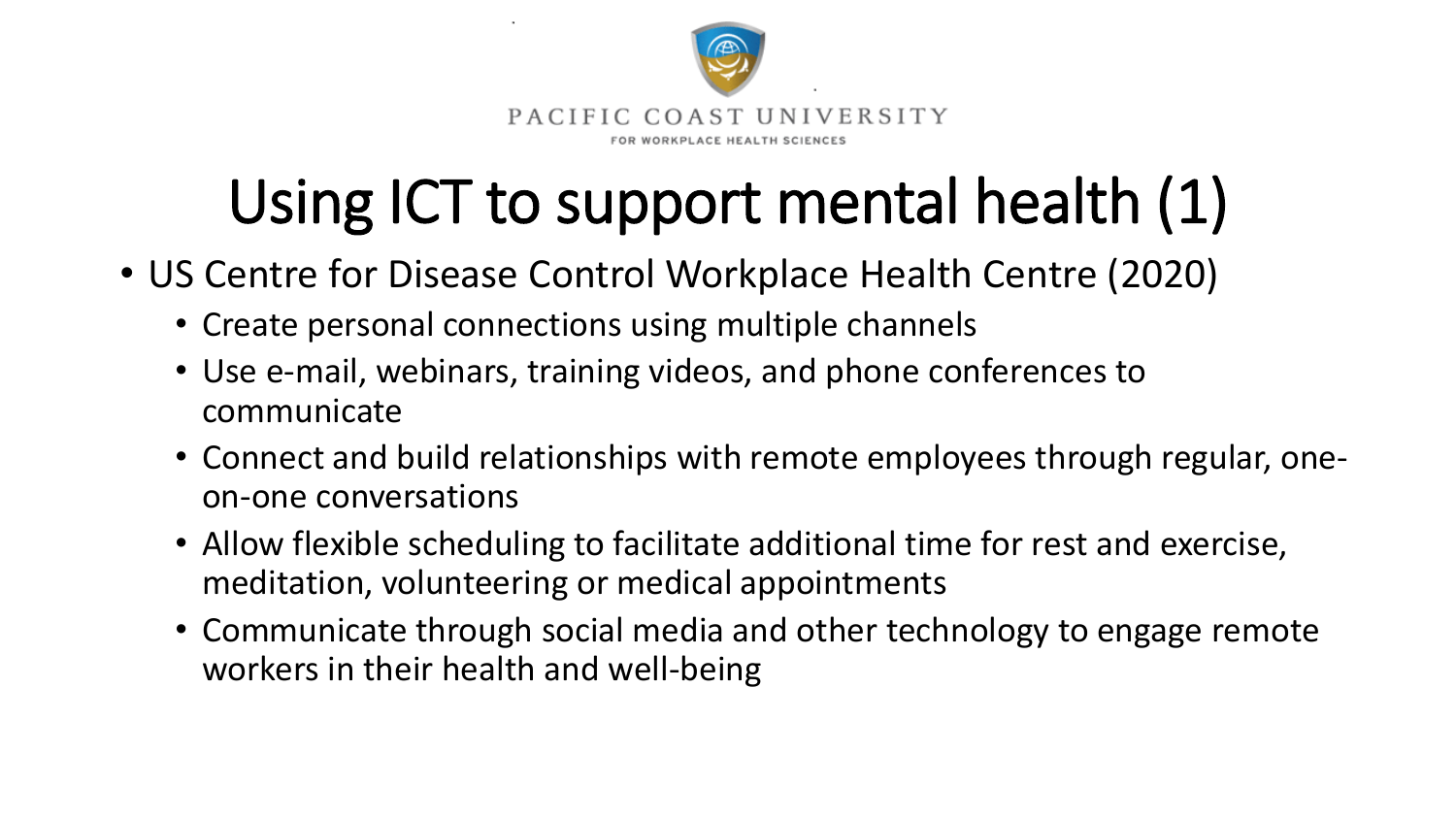

## Using ICT to support mental health (2)

- US Centre for Disease Control Workplace Health Centre (2020)
	- Engage remote workers in team activities using apps that monitor physical activity through an online tracking system.
	- Set achievable goals and give rewards to motivate remote employees to participate in health and wellness activities
	- Encourage remote employees to participate in walking meetings through mobile technology and to participate in calls while standing, walking on a treadmill, or riding a stationary bike
	- Share examples of healthy living stories of remote workers through blogs.
	- Reimburse all or part of fitness centre memberships, at-home exercise equipment, fitness trackers, and or healthy food delivery services
	- Include workers in a wellness event at which they can come together safely such as a walk/run to raise funds for charity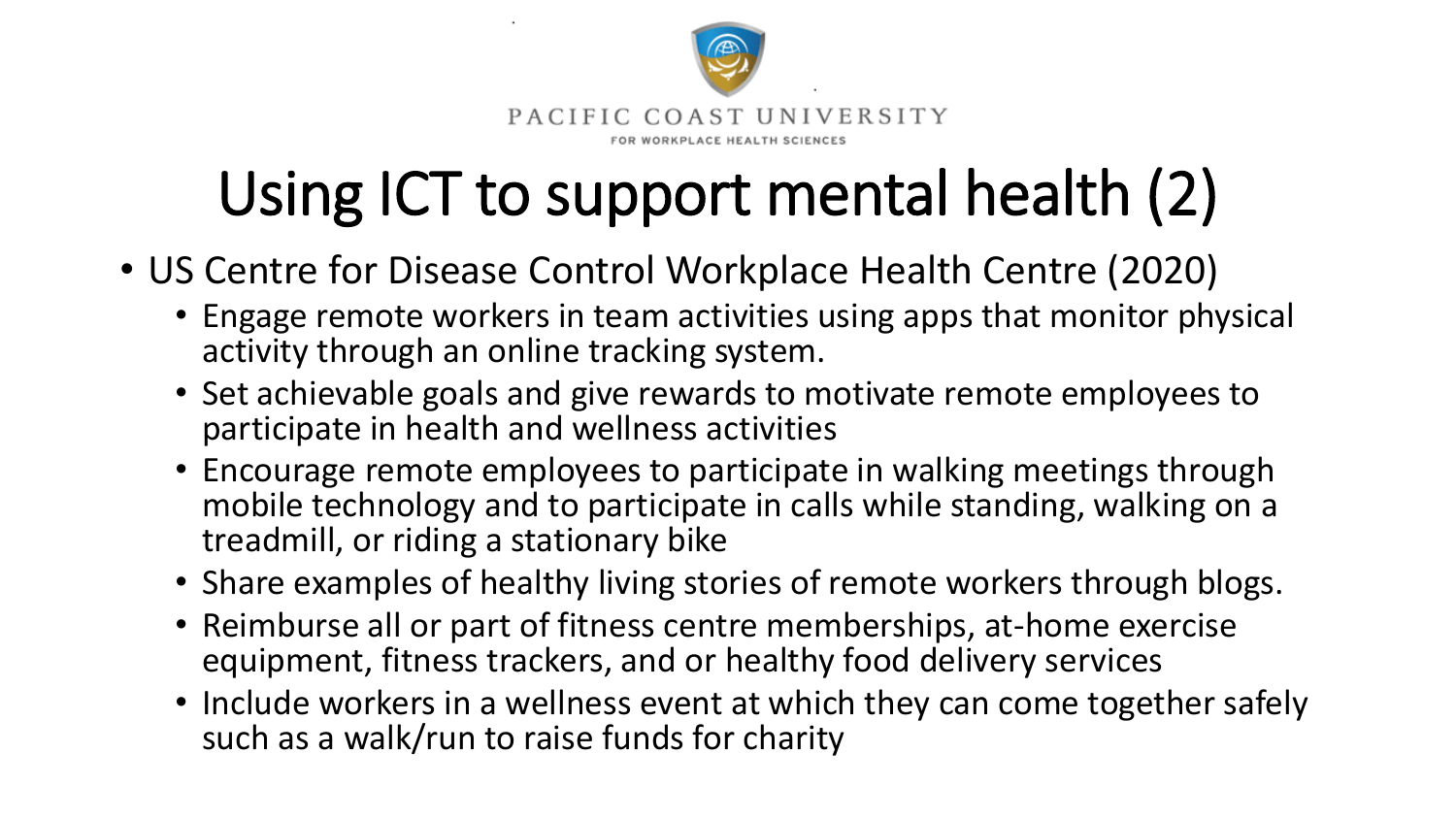

### Using ICT to support mental health (3)

- Over 900 mobile apps that were intended to support were identified in a systematic review (Coulon, Monroe & West, 2016)
- Only 60 of these were considered to meet an adequate standard for evidence-based content, transparency, and functionality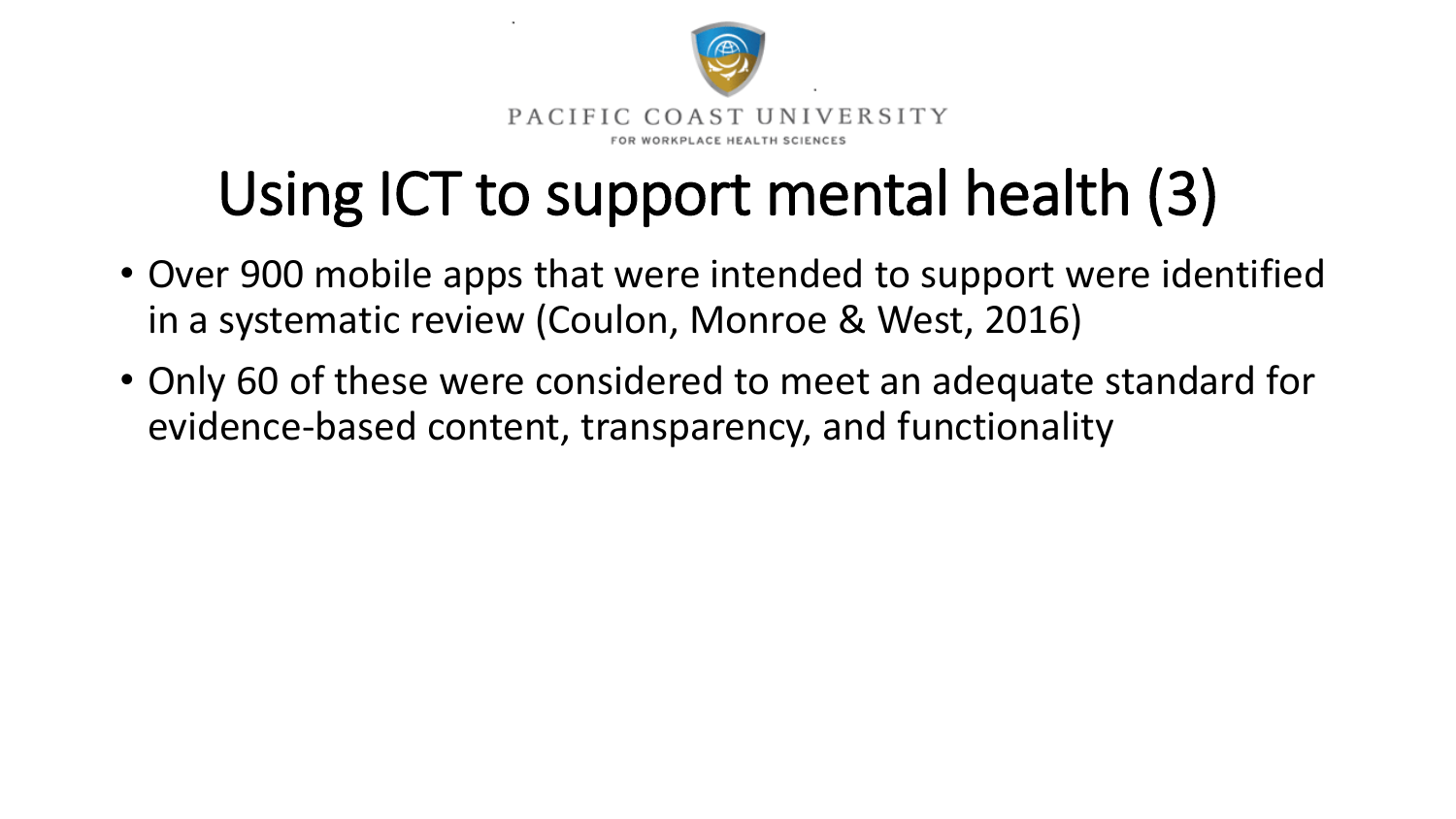

#### Using ICT to support mental health (4

• StressAssess is one useful app that was developed by the Occupational Health Clinics for Ontario Workers (OHCOW) in collaboration with the Canadian Centre for Occupational Health and Safety (CCOHS



| $11:38 \triangleright \bullet \bullet$                                                                 |        | ริ. เ⊟ 81%∎           |   |
|--------------------------------------------------------------------------------------------------------|--------|-----------------------|---|
| <b>StressAssess</b>                                                                                    |        | Next                  |   |
|                                                                                                        |        |                       |   |
| The following is the full list of questions,<br>which can be done in any order or number of<br>visits. |        |                       |   |
| Complete the whole survey in order to achieve<br>the most meaningful results.                          |        |                       |   |
| <b>Work demands</b>                                                                                    |        |                       |   |
| <b>Work organization</b>                                                                               |        |                       |   |
| <b>Relationships</b>                                                                                   |        |                       |   |
| <b>Job insecurity</b>                                                                                  |        |                       | > |
| Work values (social capital)                                                                           |        |                       |   |
| <b>Work environment/safety</b>                                                                         |        |                       |   |
| Job satisfaction & work-life conflict                                                                  |        |                       |   |
|                                                                                                        |        |                       |   |
| Questions<br>Results                                                                                   | Action | Ю<br>Settings<br>More |   |
| Ш                                                                                                      |        |                       |   |

| <b>StressAssess</b><br>Next ><br><b>E</b> Back                                                                                                           |  |  |  |
|----------------------------------------------------------------------------------------------------------------------------------------------------------|--|--|--|
| Predictability (sufficient<br>information                                                                                                                |  |  |  |
| 13. At your place of work, are you<br>informed well in advance.<br>concerning, for example,<br>important decisions, changes, or<br>plans for the future? |  |  |  |
| To a very large extent                                                                                                                                   |  |  |  |
| To a large extent                                                                                                                                        |  |  |  |
| Somewhat                                                                                                                                                 |  |  |  |
| To a small extent                                                                                                                                        |  |  |  |
| To a very small extent                                                                                                                                   |  |  |  |
| 14. Do you receive all the information<br>you need in order to do your work<br>well?<br>To a very large extent                                           |  |  |  |
| ć                                                                                                                                                        |  |  |  |
| Questions<br><b>Results</b><br>Settings<br>Action<br>More                                                                                                |  |  |  |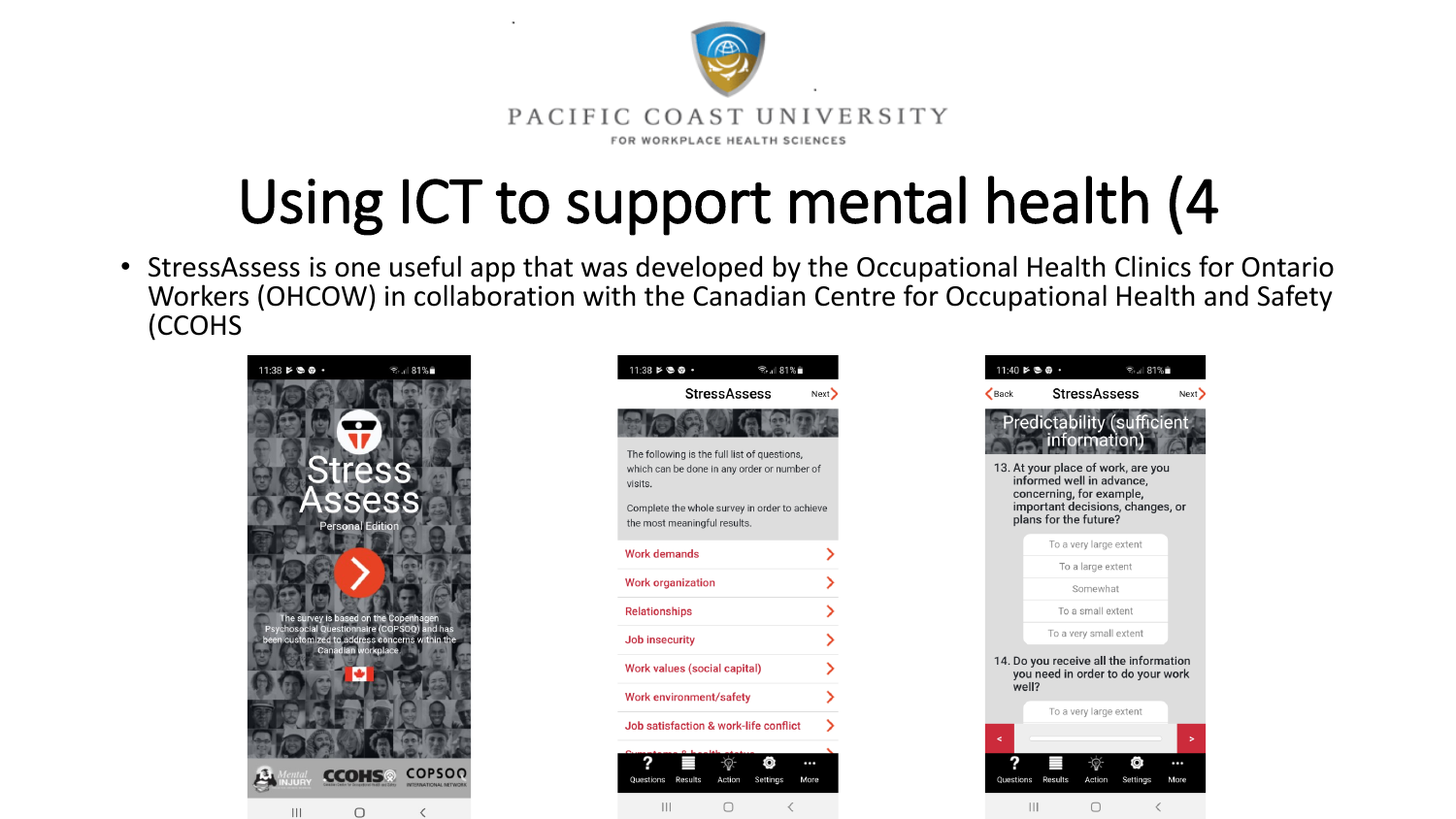

#### Integrated workplace mental health programs

- The Business Case (Chapman, et al., 2019)
	- The annual ROI for engaging in workplace mental health programs was estimated at \$1.62 CAD
	- Programs that had been in place for three years or more had a median ROI of \$2.18 CAD
	- A higher ROI can be achieved by addressing the continuum of mental from prevention and promotion to intervention
	- Bell Canada resulted in a \$4.10 CAD ROI with significant reduction in STD claims and mental health-related incidents.
	- S&P rated Companies with higher health and wellness scores outperformed stock market competitors in terms of value over a six-year period by over 140%
	- You don't have to formally adopt the Canadian National Standard for Psychological Health and Safety in the Workplace (CSA, 2013) to achieve positive outcomes!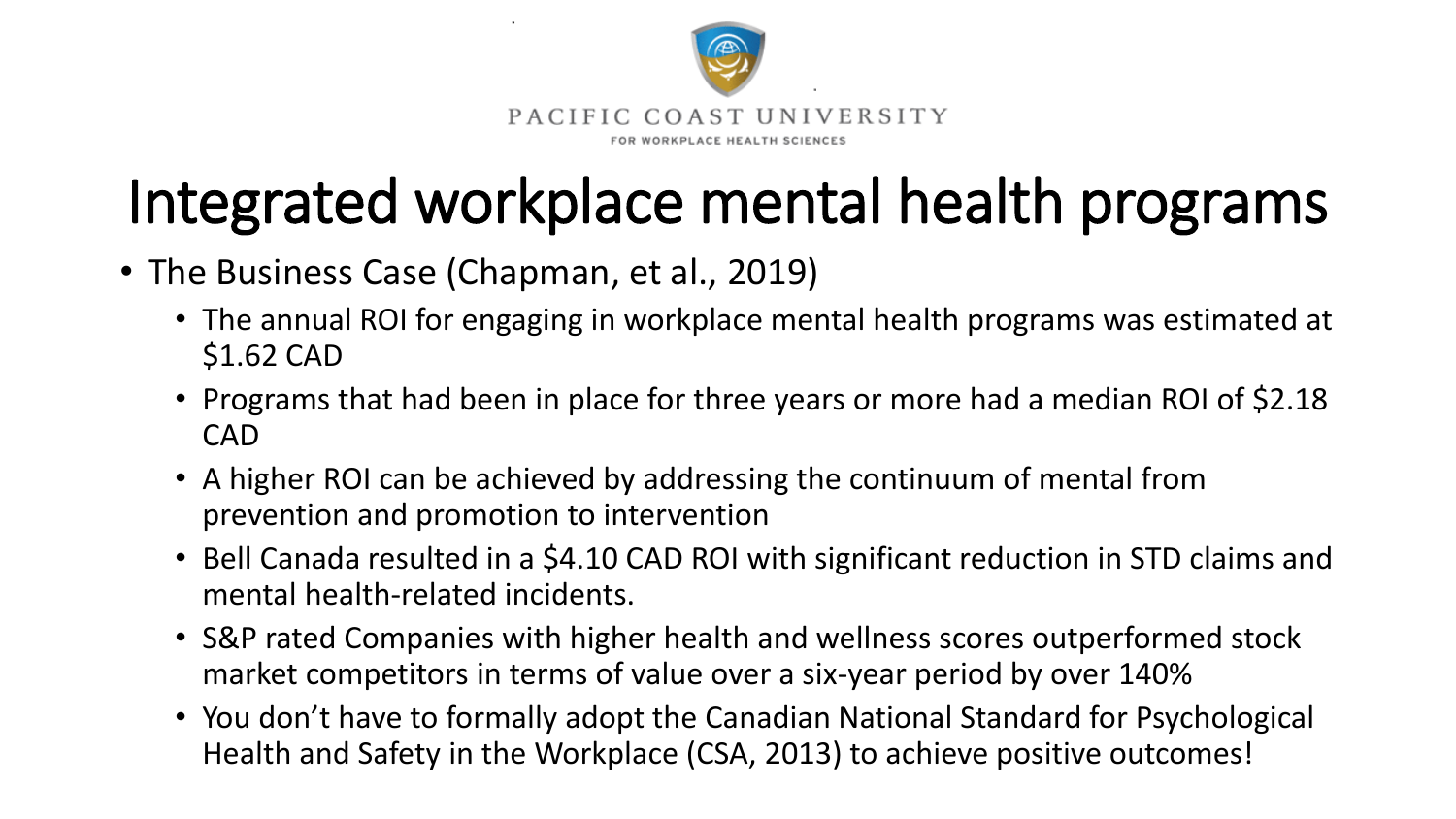

#### Integrated workplace mental health programs

- Success Factors
	- Prioritizing positive mental health at both the leadership and workforce levels.
	- Acknowledging that suboptimal mental health is a very significant cost factor
	- Integrating workplace mental health to organizational objectives
	- Investing in actively promoting mental health and well-being, not just intervening in times of crisis
	- Focusing investments on high-impact areas when resources are limited
	- Tracking outcomes to future-proof the program
	- Evolving programs over time based on data analysis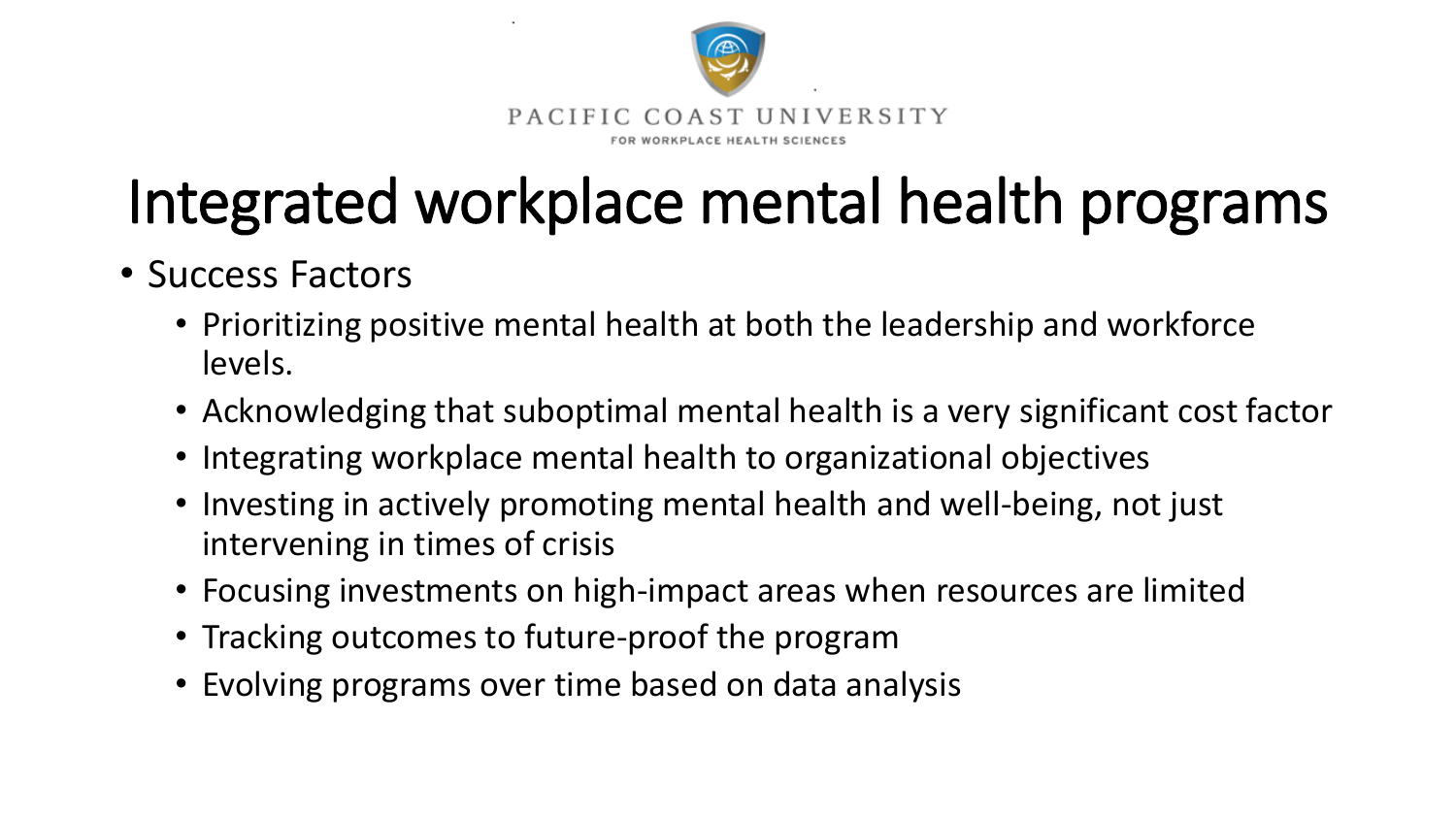

COAST UNIVERSITY

## An Integrated Approach to Workplace Mental Health (LaMontagne, et al., 2014;

• **Thread 1:** Protect mental health by reducing work–related risk factors. This thread is clearly aligned with the Canadian Standard (CSA, 2013).

PACIFIC

- Primary interventions seek to prevent workplace mental problems
- Secondary interventions are targeted at individual workers at risk
- Tertiary interventions respond to workers who develop or experience a mental health disorder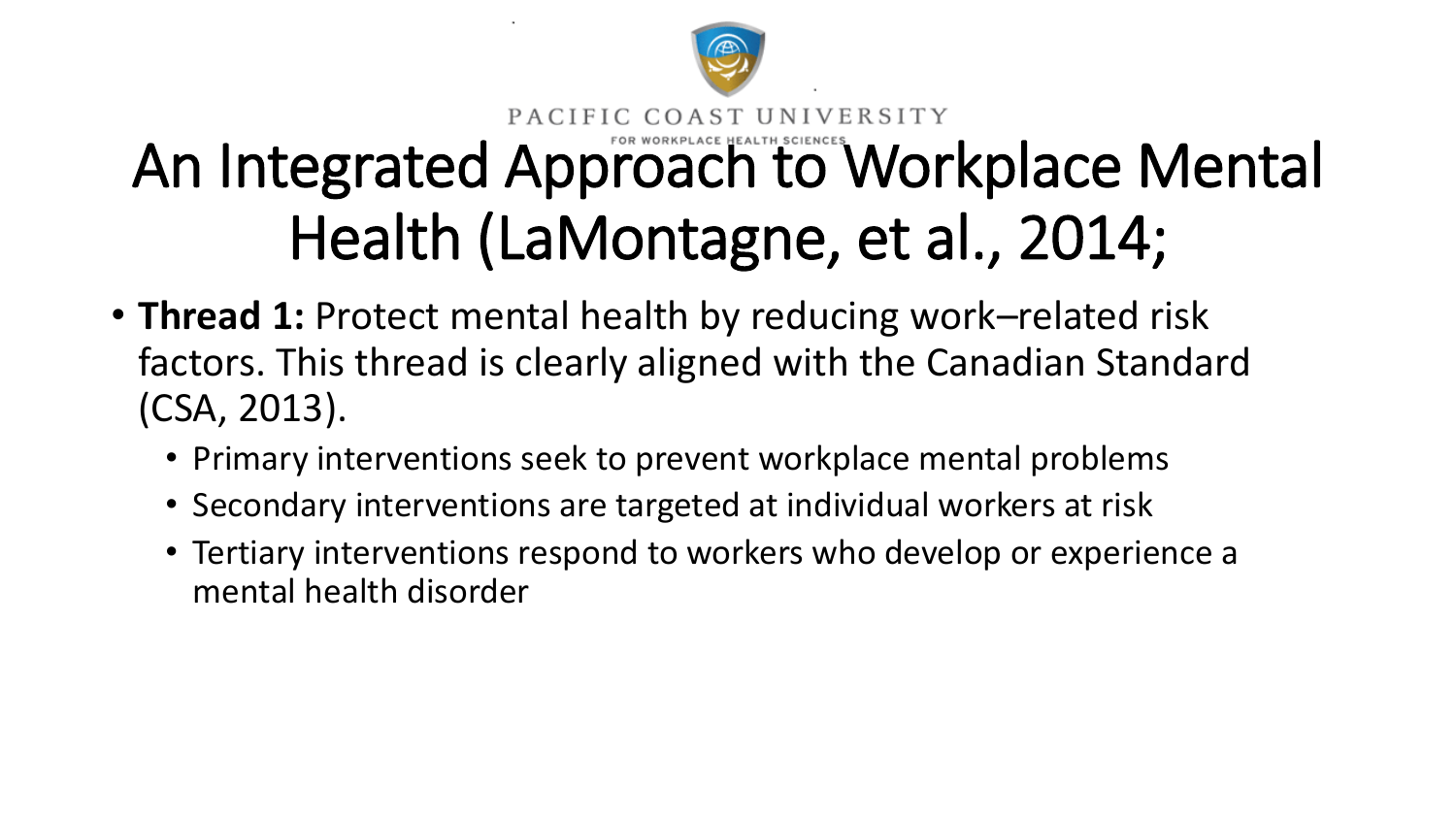

COAST UNIVERSITY

## An Integrated Approach to Workplace Mental Health (LaMontagne, et al., 2014;

- **Thread 2:** Promote mental health by developing the positive aspects of work as well as worker strengths and positive capacities
	- Organizational (positive leadership, meaningful work and a positive organizational ethos)

PACIFIC

• Individual level interventions (improving resilience, enhancing wellbeing and building capabilities)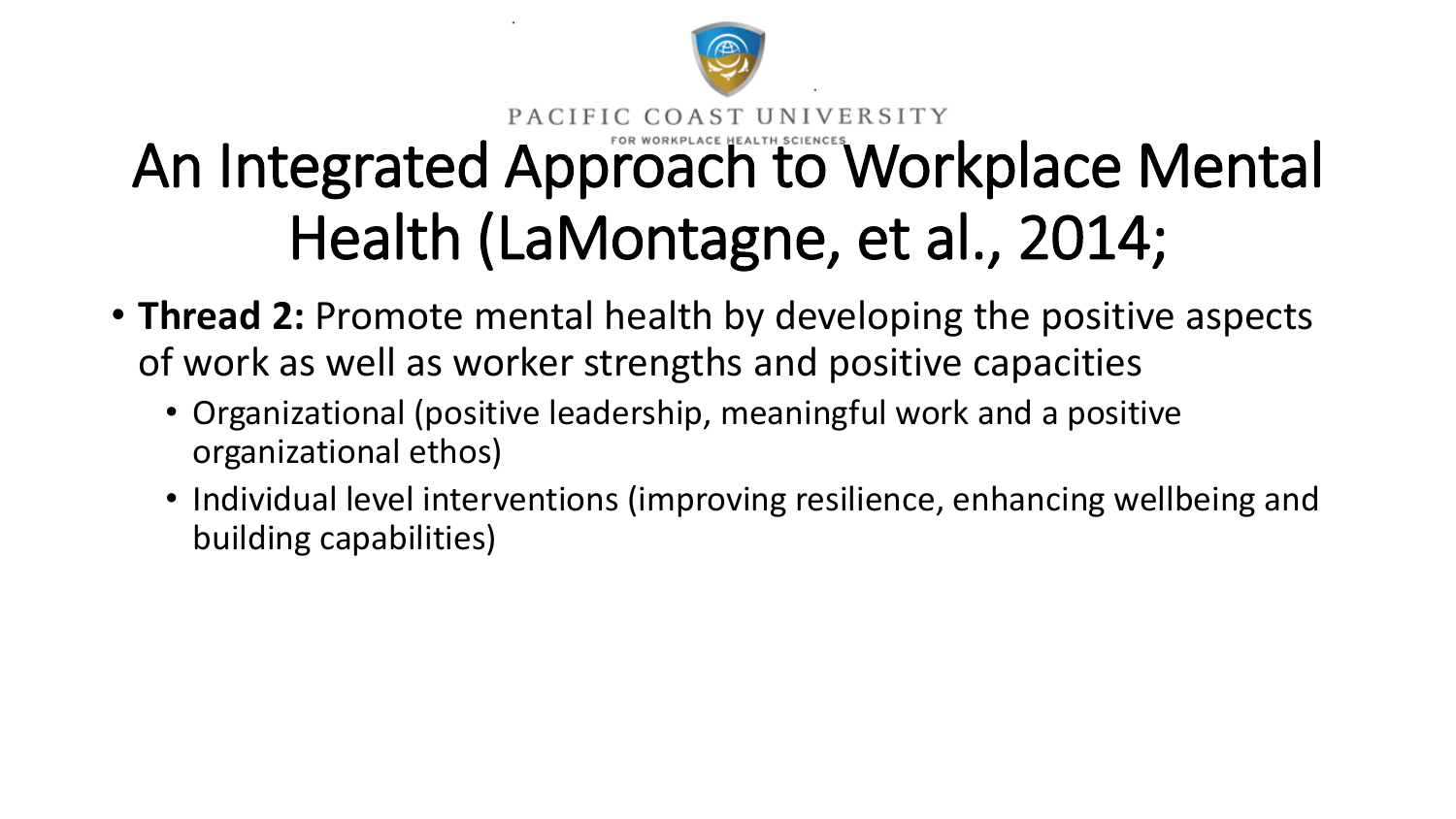

PACIFI

## An Integrated Approach to Workplace Mental Health (LaMontagne, et al., 2014;

- **Thread 3:** address mental health problems among working people regardless of cause.
	- Strategies to respond to workers who develop mental health symptoms
	- Psychoeducation
	- Mental health literacy;
	- Encouraging early help-seeking
	- Mental health first aid
	- Reducing stigma
	- Providing stay-at-work and return-to-work supports and interventions such as accommodations.